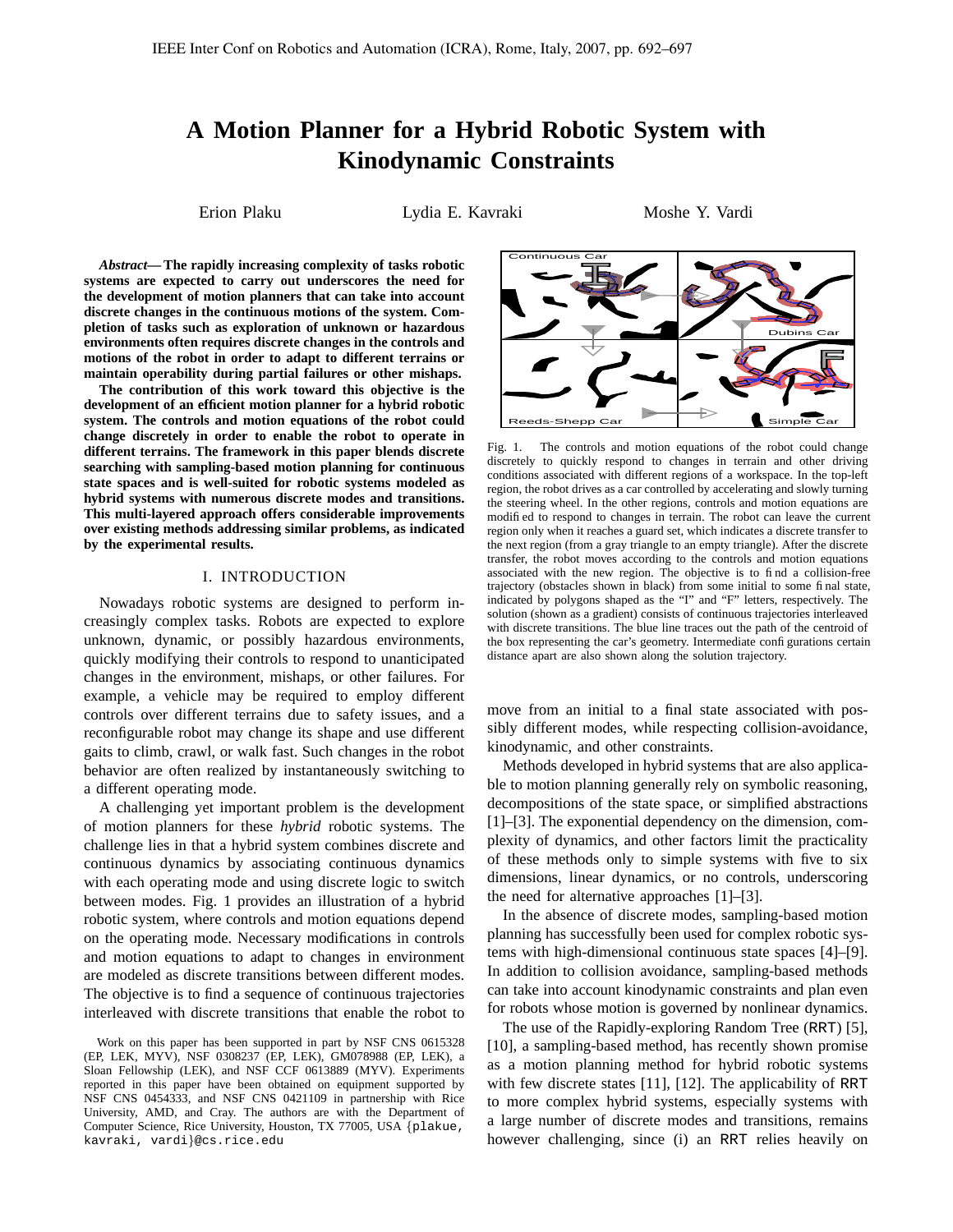distance metrics that should indicate how easily the hybrid system can transition from one state to another – the definition of such distance metrics is difficult, even in the case of continuous systems, since it is not even clear that a distance metric can express this property [13]; (ii) the growth of an RRT significantly slows down as the number of nodes in the tree increases [4], [5], [12], limiting the ability of RRT to successfully explore the continuous state spaces of systems with a large number of discrete modes and transitions; (iii) the exploration of continuous state spaces by an RRT is local and frequently gets stuck in certain regions [4], [6], [7], [12].

More recent work, such as the Sampling-based Roadmap of Trees (SRT) [6], [7], which may be relevant in the context of hybrid systems, shows how to combine RRT and other tree-based methods [14] with PRM [15] in order to address some of the issues observed with single-tree planners.

The contribution of this work is the development of an efficient motion planner for hybrid robotic systems that blends in novel ways discrete and continuous samplingbased searching. The work in this paper complements and extends the SRT framework by using a discrete component to guide the exploration. The discrete component uses the graph of discrete transitions and information collected during previous explorations to guide the sampling-based component to explore relevant regions of the continuous state spaces. In contrast to previous work [11], [12], the multi-layered approach developed in this paper is wellsuited for systems with many discrete states and transitions and offers considerable computational improvements over existing methods, as indicated by the experimental results.

The rest of the paper is as follows. Sections II and III describe the problem considered in this work and the proposed motion planning framework. Experiments and results are described in section IV and the conclusion is in section V.

### II. PROBLEM DESCRIPTION

A given workspace is divided into a number of nonoverlapping regions  $R_1, \ldots, R_N$ . The robot motion inside each region  $R_i$  is governed by a set of, possibly nonlinear, differential equations  $f_i: X_i \times U_i \rightarrow \text{Tg}X_i$ , where  $X_i$ ,  $TgX_i$ , and  $U_i$  are the continuous state space, tangent of  $X_i$ , and the set of control inputs. Each continuous state space  $X_i$ could include derivatives of different orders, e.g., velocity and acceleration of a car. As an example consider the case of a robot which behaves as a car controlled by accelerating and turning the steering wheel in one region, while in another region the robot behaves as a car which cannot reverse and cannot make sharp turns. A discrete transition from  $R_i$  to  $R_i$  occurs when the robot enters a part of  $R_i$  referred to as the guard set  $G_{ij} \subset R_i$ . It is only through a discrete transition that the robot could move from one region to the other. If there are no discrete transitions, the robot cannot move outside the current region. The guard set could be thought of as indicating necessary changes in the way the robot should be controlled. For example, when approaching sharp turns or driving in rough terrain the robot should reduce the speed. Upon entering the guard set the robot is discretely transferred onto some part  $J_{ij} \subset R_j$  where it continues to move according to  $f_j$ . Thus, a trajectory of the robot consists of one or more continuous trajectories interleaved with discrete transitions. Fig. 1 provides an illustration.

The robot behavior is modeled as a hybrid system represented by the tuple  $H = (S, f, I, F, E)$ , where  $S = Q \times X$ ; Q is a discrete and finite set;  $X = \{X_1, \ldots, X_N\}$  represents the different continuous state spaces;  $f = \{f_1, \ldots, f_N\}$  indicates the motion equations associated with the continuous state spaces;  $I, F \subset S$  are the sets of initial and final states, respectively. The discrete state  $q_i \in Q$  is associated with the region  $R_i$ . A discrete transition  $(q_i, q_j) \in E \subset Q \times Q$  is associated with the guard  $G_{ij} \subset R_i$  and reset  $J_{ij} \subset R_j$  sets.

The objective is to construct one or more feasible trajectories that enable the robot to move from some initial state  $s_0 \in I$  to some final state  $p \in F$ .

## III. METHODS

The proposed framework is a multi-layered approach that interleaves two components, GUIDE and EXPLORE, which can be categorized as search methods for discrete and continuous spaces, respectively. GUIDE searches the discrete space  $(Q, E)$  for discrete solution sequences, i.e., sequences of discrete transitions from some  $s_0 \in I$  to some  $p \in F$ , and EXPLORE is a sampling-based approach for exploring continuous state spaces. GUIDE and EXPLORE work in tandem and are iteratively called until a solution trajectory is obtained or the allocated computation time is exceeded. Details of EXPLORE and GUIDE are found in sections III-A and III-B, respectively. Pseudocode for the interplay of GUIDE and EXPLORE is given in Fig. 2 and an illustration is provided in Fig. 3.

The efficiency of motion planners for difficult problems depends on their ability to focus the exploration on important parts of the state space [16]. For this reason, the objective of the motion planner in this work is to estimate the importance of different regions of the state space and allocate more exploration time to the more promising regions. The motion planner associates a weight  $\text{Imp}_{ij}$  with each  $(q_i, q_j) \in E$ which expresses an estimate on the importance of  $S_{ij}$  =  $S_i \cup S_j$  (see section III-B for details). The time allocated for the exploration of  $S_{ij}$  is proportional to  $\text{Imp}_{ij}$ . The estimate  $\text{Imp}_{ij}$  is updated after each exploration to reflect new information gathered from the exploration. In this way, the motion planner spends most of the time exploring the most promising regions. At the same time, the motion planner does not completely ignore less promising regions, but instead spends less time exploring them. In this way, the framework aims to strike a desired balance between greedy and methodical search, which is important in making the motion planner efficient and robust.

Initially, all the weights  $\text{Imp}_{ij}$  are set to zero (lines 1-2). Each step (lines 4-14) consists of a computation of a sequence  $\sigma$  of discrete transitions by GUIDE (lines 5-6) followed by exploration of the continuous state spaces by EXPLORE (lines 7-14). A step ends when a solution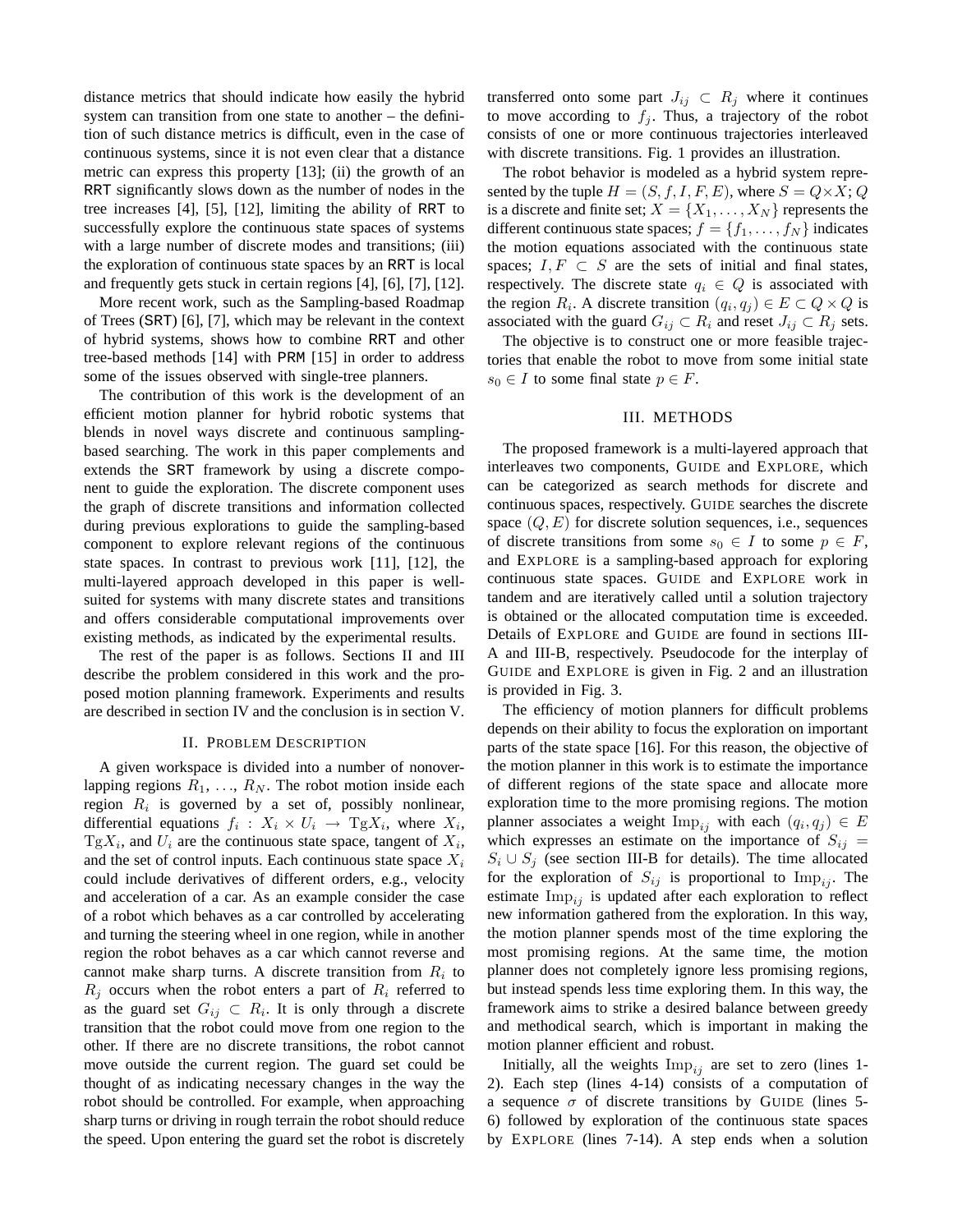| A motion planner for hybrid robotic systems |  |  |  |  |  |
|---------------------------------------------|--|--|--|--|--|
|---------------------------------------------|--|--|--|--|--|

**Input:**  $H = (S, f, I, F, E)$ , a hybrid robotic system  $T \in \mathbb{R}^{>0}$ , upper bound on computation time **Output:** A solution trajectory  $\tau$  or FAILURE if no trajectory is found 1: **for** each  $(q_i, q_j) \in E$  **do** 2: Imp<sub>ij</sub>  $\leftarrow$  0, initial estimate expressing importance of  $S_{ij}$ 3:  $t \leftarrow 0$ 4: **while**  $t < T$  and no solution is found **do** 5:  $\sigma \leftarrow \text{GUIDE}(H)$ , a relevant sequence of discrete transitions 6:  $t \leftarrow t+t_g$ , where  $t_g$  is the computation time used by GUIDE 7:  $t_c \in [0, T - t] \leftarrow$  time allocated for exploration using  $\sigma$ 8: **for** each  $(q_i, q_j) \in \sigma$  **do** 9:  $t_{ij} \leftarrow t_c \text{Imp}_{ij} / \sum_{(q_k, q_\ell) \in \sigma} \text{Imp}_{k\ell}$ 10: use  $\text{EXPLORE}(H)$  to explore  $S_{ij}$  for  $t_{ij}$  units of time 11:  $\text{Imp}_{ij} \leftarrow \text{update estimate based on exploration of } S_{ij}$ <br>12:  $t \leftarrow t + t_c$  $t \leftarrow t + t_c$ 13:  $\tau \leftarrow$  search roadmap for solution trajectory 14: **if**  $\tau \neq \text{NIL}$  **then return**  $\tau$ 15: **return** FAILURE

Fig. 2. High-level illustration of the proposed motion planner. GUIDE utilizes the graph of discrete transitions  $E$  and information gathered from the exploration of the continuous state spaces to compute a relevant sequence of discrete transitions  $\sigma$ . EXPLORE uses  $\sigma$  and the SRT framework to guide the exploration toward promising regions of the continuous state spaces. A solution trajectory is obtained when, as part of the exploration, a trajectory is constructed from an initial state  $s_0 \in I$  to a final state  $p \in F$ .

trajectory is constructed or when the computation time allowed for one iteration is exceeded. GUIDE uses information collected from all previous calls to EXPLORE to update  $\text{Imp}_{ij}$  estimates and select more relevant discrete sequences. EXPLORE uses such sequences to focus the exploration on the more promising regions. Fig. 3 provides an illustration.

#### *A. Sampling-based Component:* EXPLORE

The discrete sequence  $\sigma$  computed by GUIDE indicates which regions should be explored. EXPLORE extends the SRT framework [6], [7] to efficiently explore these regions by generating and connecting trees via feasible trajectories. The time allocated for exploring each  $S_{ij}$ , associated with  $(q_i, q_{i+1}) \in \sigma$ , is proportional to the weight  $\text{Imp}_{ij}$ . Thus, more time is spent exploring important regions.

*1) Exploration of*  $S_{ij}$ : The exploration of  $S_{ij}$  is based on explorations of  $S_i$  and  $S_j$ . The exploration of  $S_i$ , similarly  $S_i$ , constructs and maintains a roadmap of trees. Trees are grown forward and backward in time in different parts of  $S_i$  by sampling roots and exploring around the roots using a tree-based method [9], [10], [14]. Neighboring trees are then connected by growing trees toward each-other. For each neighboring pair of trees  $(T', T'')$ , several close pairs of states of  $T'$  and  $T''$  are quickly checked to determine if local trajectories can be generated from one state in  $T'$  to another state in  $T''$ . If a local trajectory can be constructed, the trees are successfully connected and no further computation takes place. Otherwise, a more complex tree-connection algorithm is executed, e.g., bi-directional RRT. During the tree connection, additional states are typically added to the trees  $T'$ and  $T''$ . Possible remaining gaps due to the kinodynamic



Fig. 3. High-level illustration of the interplay between GUIDE and EXPLORE. Elbow arrows indicate edges of E. Triangles and stars indicate some initial and final states, respectively. (a) GUIDE computes the sequence  $\sigma_1 = (q_1, q_2), (q_2, q_4)$ , indicated by the thick elbow arrows. (b) EXPLORE uses  $\sigma_1$  to focus the exploration on  $S_{12}$  and  $S_{24}$ . The gray areas indicate explored parts of the continuous state spaces. The arrows from black squares to empty squares indicate discrete transitions from one continuous state to another. (c) GUIDE computes another sequence  $\sigma_2 = (q_1, q_3), (q_3, q_4)$ , since EXPLORE was not able to construct a solution trajectory using  $\sigma_1$ . (d) As a result of the exploration guided by  $\sigma_2$ , a solution trajectory is obtained (thick trajectory lines).

(solution trajectory)

nature of the problem are closed using available steering or numerical methods [17]. The resulting roadmap of trees explores  $S_i$ , as Fig. 4(a) illustrates. The advantage of this approach is that it results in a global exploration method, and, unlike RRT, does not get stuck easily [6], [7].

When exploring  $S_{ij}$ , it is important to guide the exploration toward the guard  $G_{ij}$  to facilitate the connection of continuous trajectories from  $S_i$  to  $S_j$ . When trees in  $S_i$  reach  $G_{ij}$ , a discrete transition is made onto some state in  $S_j$ . Trees in  $S_i$  could thus have branches extending to  $S_i$ , as Fig. 4(b) illustrates. Such branches can be further grown to explore  $S_i$ and connect trajectories from  $S_i$  to  $S_j$ .

*2) Quantifying Information Collected During Exploration:* Information collected during exploration is used by GUIDE to select discrete transition sequences that are deemed important in the construction of solution trajectories. EXPLORE quantifies such information by assigning to each  $S_{ij}$  a score  $Score_{ij}$  which reflects how well  $S_{ij}$  is explored. One possibility is to define  $Score_{ij}$  as a function of (i)  $Exp_{ij}$ , the exploration of  $S_{ij}$ , and (ii)  $Conn_{ij}$ , the connections of trees in  $S_{ij}$ , as follows:

$$
Score_{ij} = wExp_{ij} + (1 - w)Conn_{ij}, \ \ 0 < w < 1,
$$

where  $\text{Exp}_{ij} = (\text{Exp}_i + \text{Exp}_j)/2$  and  $\text{Exp}_i$  and  $\text{Exp}_j$  are the estimations of the exploration of  $S_i$  and  $S_j$ , respectively. Drawing from quasirandom sampling [4], this work uses a variant of the dispersion measure for estimating  $Exp_i$  $(\text{Exp}_j)$ . Intuitively,  $S_i$  is explored well if new samples are close to existing samples. The exploration of  $S_i$  is estimated by generating a sample  $s$  at random and determining if any of the existing samples are inside a small ball centered at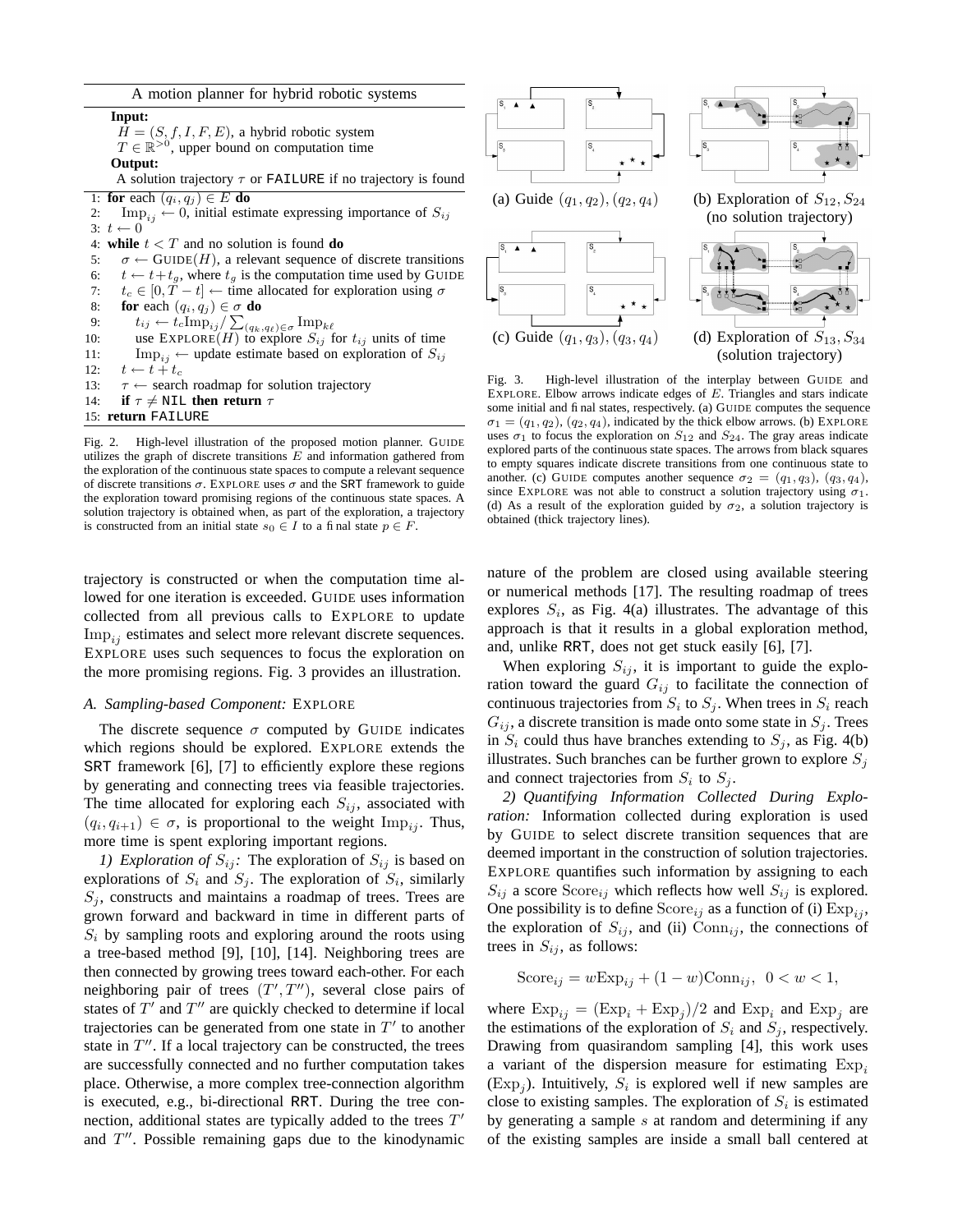

(b) Exploration of  $S_{ij}$ 

Fig. 4. (a) (left) Several trees are grown in  $S_i$ . (right) Connections between trees are computed by growing trees toward each-other. Thinner lines indicate the resulting additional exploration. (b) As the growth of the trees in  $S_i$  is guided toward  $G_{ij}$ , several branches extend from  $S_i$  to  $S_j$ , as indicated by the arrows. Such branches are further grown to explore  $S_i$ . Connections are also made from these branches to other trees rooted in  $S_i$ .

s. Efficient data structures such as [18], [19] can be used to speed up such computations. The process is repeated several times and  $Exp_i$  is set equal to the fraction of times an existing sample was found to be close to a random sample.

A randomized approach is also used to compute  $Conn_{ij}$ . Let  $s'$  and  $s''$  be two samples drawn uniformly at random from samples in  $S_i$  and determine if there is a trajectory from  $s'$  to  $s''$  by searching the roadmap. Let  $\ell_i$  denote the number of times a trajectory is found when the above process is repeated k times. The computation of  $\ell_j$  is similar, but draws s' and s'' from samples in  $S_j$ , while the computation of  $\ell_{ij}$  draws s' and s'' from samples in  $S_i$  and  $S_j$ , respectively. Then,  $Conn_{ij} = (\ell_i + \ell_j + \ell_{ij} ) / (3k)$ . Thus,  $Conn_{ij}$ indicates how well samples in  $S_{ij}$  are connected.

## *B. Discrete Component:* GUIDE

The objective of GUIDE is to compute sequences of discrete transitions to guide the exploration. Such sequences are computed using the graph of discrete transitions. The selection is biased toward transitions that, according to internal estimates, further improve the exploration. A probability  $p_{ij}$ is associated with each  $(q_i, q_j) \in E$ , expressing the running estimate of the relevance of  $S_{ij}$  for constructing solution trajectories. These probabilities are updated based on new information gathered at each exploration step.

*1) Relevance of Discrete Transitions:* An importance  $\text{Imp}_{ij}$  estimate is used to express how much additional exploration of  $S_{ij}$  facilitates the construction of solution trajectories. The probability  $p_{ij}$  on the relevance of  $S_{ij}$  is then defined by normalizing  $\text{Imp}_{ij}$ , i.e.,  $p_{ij} = \text{Imp}_{ij}/\sum_{(q_\ell,q_m)\in E} \text{Imp}_{\ell m}$ . The importance estimate is tightly connected to information gathered during exploration of  $S_{ij}$ . Let Score<sub>ij</sub> represent the quality of this information, as described in section III-A. The estimate Im $p_{ij}$  is based on the history  $Score_{ij}^0$ , ...,  $Score_{ij}^n$  of scores obtained after each exploration of  $S_{ij}$  for  $t_0, \dots, t_n$  units of

time, where  $Score_{ij}^0 = 0$  and  $t_0 = 0$ . Then,  $Imp_{ij}$  is defined as an exponentially decaying sum of changes of  $Score_{ij}$ , i.e.,

$$
\text{Imp}_{ij} = \sum_{h=1}^{n} \alpha^{n-h} \frac{\text{Score}_{ij}^h - \text{Score}_{ij}^{h-1}}{t_h}, \quad 0 < \alpha \le 1.
$$

Recent changes have exponentially higher weights, since recent scores more accurately reflect the relevance of  $S_{ij}$ .

*2) Selecting Discrete Solution Trajectories:* The relevance of a discrete sequence is estimated as the product of the probabilities associated with its discrete transitions. In each stage of the testing process, a discrete solution sequence is selected according to its probability. In this way, the selection is biased toward discrete sequences that according to internal estimates facilitate the construction of solution trajectories. Variations of A\*, Dijkstra's algorithm, and other graph search methods can be used to compute such sequences.

We note that only acyclic sequences of discrete transitions are used as guides, while in fact, solution trajectories may contain discrete cycles. To address this issue, as described in section III-A, the exploration of  $S_{ij}$  is biased not only toward  $G_{ij}$ , but also toward other guards. Once a guard is met, a trajectory is constructed from one discrete state to another. Guiding the exploration toward different guards allows the connection of continuous trajectories such that the resulting trajectory could contain discrete cycles.

# IV. EXPERIMENTS AND RESULTS

For the initial validation of the framework, we have chosen problems where the motion equations of the robot change frequently as the robot moves from one region to the next, as described in section II. Such discrete changes considerably add to the complexity of the already complex motion planning for a continuous state space. As the experimental results indicate, the integration of GUIDE and EXPLORE results in an efficient motion planner for hybrid robotic systems.

The Rice Terascale Cluster, PBC Cluster, and Rice Cray XD1 Cluster ADA were used for code development. Experiments were run on ADA, where each processor runs at 2.2GHz and has 2GB of RAM.

## *A. Robot Models*

Several motion equations are used to define how the robot moves in different regions of the workspace: a simple kinematic car, Reeds-Shepp car, Dubins car, and a continuous car. Fig. 1 provides an illustration. Detailed descriptions of these models can be found in [4], [5].

*1) Simple Car*: The motion equations are  $\dot{x} =$  $u_0 \cos(\theta)$ ;  $\dot{y} = u_0 \sin(\theta)$ ;  $\theta = u_0 \tan(u_1)/L$ , where  $(x, y, \theta)$ is the car configuration;  $u_0 \in [-1, 1]$  and  $u_1 \in (-\pi/4, \pi/4)$ are the speed and steering wheel controls; and L, a constant, is the distance between the front and rear axles.

*2) Reeds-Shepp Car:* The speed control is limited only to "reverse," "park," and "drive," i.e.,  $u \quad 0 \in \{-1, 0, 1\}.$ 

*3) Dubins Car:* An even more restricted model is the Dubins car which cannot reverse, i.e.,  $u_0 \in \{0, 1\}$ .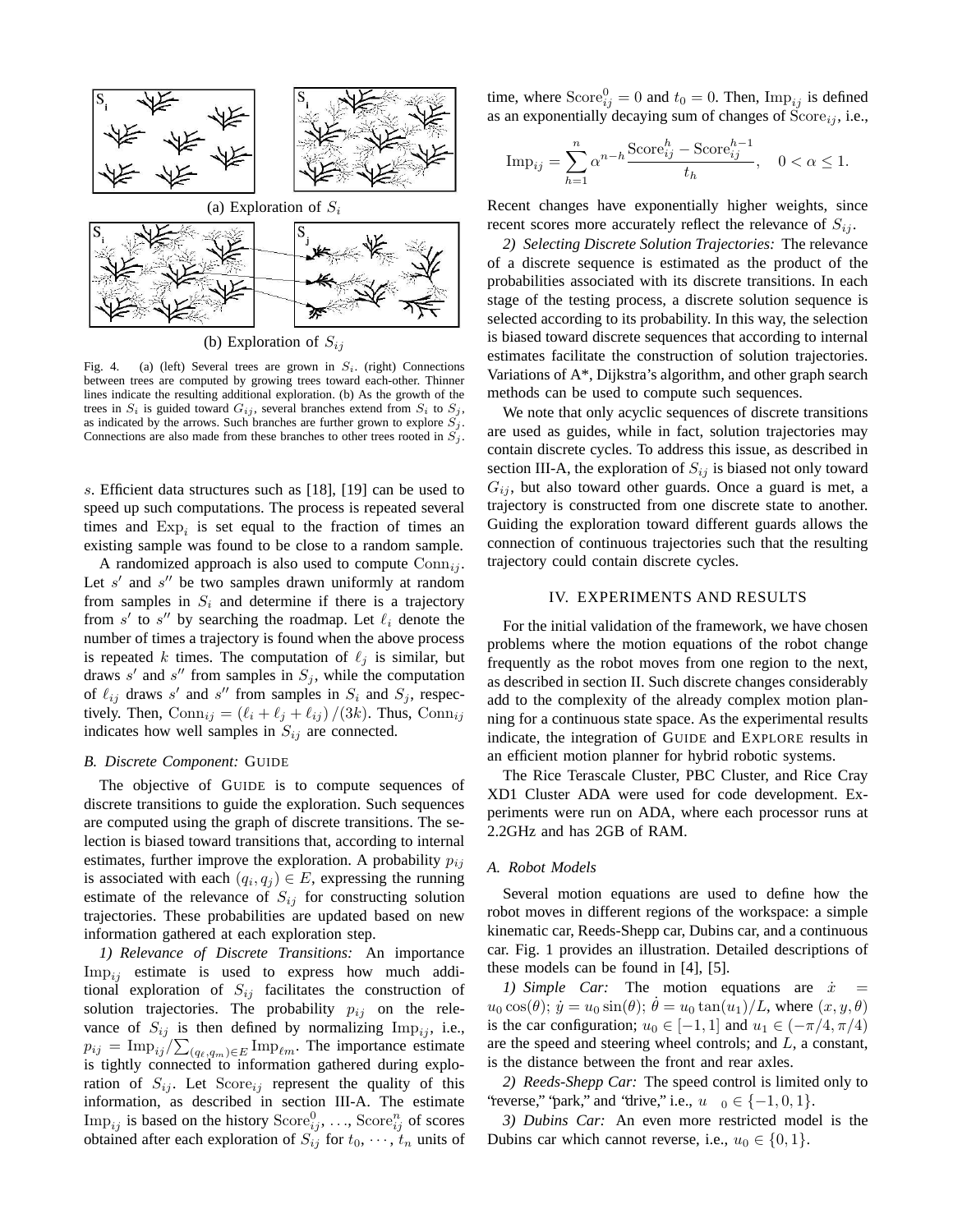*4) Continuous Car:* The velocity v and steering angle  $\phi$ are controlled by changing the acceleration,  $u_0 \in [-1, 1]$ , and the rotational velocity of the steering wheel,  $u_1 \in [-1, 1]$ , as described below:  $\dot{x} = v \cos(\theta); \dot{y} = v \sin(\theta); \dot{\theta} =$  $v \tan(\phi)/L; \dot{v} = u_0; \ \phi = u_1.$ 

In each experiment, the robot geometry is represented by a  $0.086 \times 0.051$  box and each region  $R_i$  has unit dimension.

## *B. Results*

*1) Validating* GUIDE *and* EXPLORE*:* Fig. 5 illustrates how GUIDE and EXPLORE tailor future explorations of the continuous state spaces based on information collected during previous explorations. As discussed earlier, the efficiency of motion planners for difficult problems depends on their ability to focus the exploration on difficult parts of the continuous state spaces.

Fig. 5(a) shows a workspace divided into three regions that have the same motion equations of the simple kinematic car model, but different number and distribution of obstacles. These regions can be considered as easy  $(R_0)$ , medium  $(R_1)$ , and hard  $(R_2)$ . Since a solution trajectory requires the robot to move through all three regions, we would like the motion planner to spend most of the time exploring the hard region and spend little time exploring the easy region. This desired behavior is achieved by using information collected during previous explorations to measure the progress in different regions and bias future explorations toward promising regions. Fig. 5(b) shows the fraction of time allocated to the exploration of each region as a function of the total time. As shown in Fig. 5(b), the motion planner initially explores more the easy region, since this region yields the most progress. After quickly exploring the easy region, the motion planner explores the other regions more. This desired behavior is shown in Fig. 5(b) by the sharp drop on the fraction of the total time spent exploring the easy region. We also note that the exploration is now biased toward the medium region, since this region is currently the most promising. However, after spending some time exploring the medium region, the internal estimates indicate that the medium region has been adequately explored, and so the motion planner focuses the exploration on the hard region. As desired, the motion planner spends most of the time exploring the hard region and little time exploring the easy region.

Fig. 5(c, d) also illustrate the interplay between GUIDE and EXPLORE. The workspace in Fig. 5(c) is divided into five regions. The robot can reach a final state by following regions  $R_2$ ,  $R_3$ , and  $R_4$ , referred to as guide A, or regions  $R_2$ ,  $R_0$ ,  $R_1$ , referred to as guide B. Fig. 5(d) shows the fraction of time the motion planner spends exploring each of these alternative routes as a function of the total exploration time. As Fig. 5(d) indicates, initially the motion planner makes more progress using guide A, since the regions of guide A have more open space. After the initial rapid progress, the motion planner has difficulty making further progress using guide A, since it requires connecting samples separated by a narrow passage in the top-right region. The internal estimates indicate that guide B is now more promising and thus the



Fig. 5. Guiding the exploration toward promising regions. (a) The top, bottom-left, and bottom-right regions of the workspace can be considered as easy, medium, and hard, respectively. (b) The fraction of time (y axis) spent by the motion planner exploring different regions as a function of the total time (x axis). As desired, the motion planner spends most of the time exploring the hard region and little time exploring the easy region. (c) A trajectory from an initial to a final state can be obtained by following any of the two alternative routes. (d) The fraction of time (y axis) spent by the motion planner exploring each of the two alternative routes as a function of the total time.

motion planner allocates more time to the exploration of guide B. After favoring guide B over guide A for quite some time, the motion planner switches back to guide A as the most promising. This is due to the fact that samples separated by the narrow passage have been successfully connected. Such connections indicate significant improvements in the progress estimates. The motion planner is then able to find a solution trajectory (not shown) using guide A.

The results in Fig. 5 indicate that GUIDE guides EXPLORE toward regions whose additional exploration would allow the motion planner to make further progress. EXPLORE, by drawing from the SRT framework, effectively explores these regions. At the same time, the motion planner does not completely ignore alternative routes, but instead spends less time exploring such routes.

*2) Computational Efficiency:* Fig. 1 and 6 show the problems used to test the efficiency of the motion planner for hybrid robotic systems. In Fig. 1, the workspace is divided into four regions and a different set of motion equations is used in each region. A trajectory from an initial to a final state can be obtained by following two alternative routes. The motion planner is capable of solving this problem in 42.5s. The computation time is obtained as an average of 20 runs initialized with different pseudorandom seeds. We also implemented the motion planner described in [12] to compare the performance of the motion planner in this work to existing methods addressing similar problems. Although we made every effort to implement the motion planner in [12]